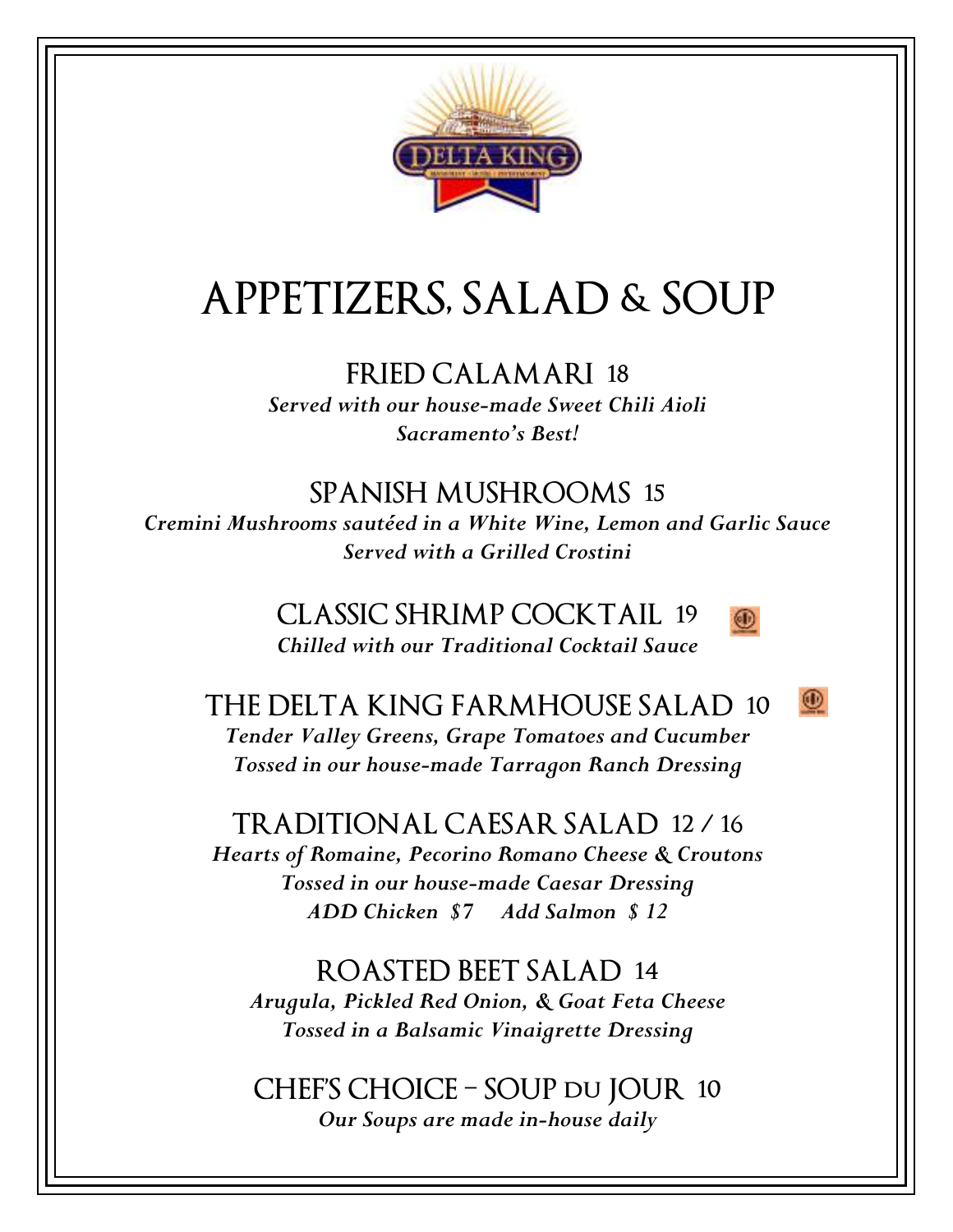# **DINNER ENTREES**

**And Suggested Wine Pairings** 

**FISH AND CHIPS 24** 

*Fresh Atlantic Cod Dipped in a Sierra Nevada Pale Ale Batter Served with Hand-Cut Fries and House-Made Tartar Sauce* 

#### **THE DELTA KING AMERICAN KOBE BURGER 20**

*Flame Broiled and topped with Cheddar Cheese, Green Leaf Lettuce, Tomato, Red Onion & Pickles Served on a Brioche Bun and accompanied by Hand-Cut French Fries* 

#### **CAJUN LINGUINI 32**

*Prawns, Chicken, Andouille Sausage and Baby Spinach Tossed in a Spicy Tomato Cream Sauce & Served over Linguini PAIRS WELL WITH SOBON's OLD VINE ZINFANDEL \$ 45 btl* 

#### **PAN ROASTED ROSEMARY LEMON CHICKEN 32**  *A Delta King Favorite!!*

*Pan Roasted and served with Garlic Mashed Potatoes & Seasonal Vegetables MARTIN RAY'S "CONCRETE" CHARDONNAY COMPLIMENTS THIS DISH \$56 btl* 

#### **PAN ROASTED ATLANTIC SALMON 36**



*With a Castelvetrano Olives , Pistachio Tapenade, Asparagus, Grape Tomato & Cous Cous WE RECOMMEND STAG LEAP'S "AVETA" SAUVIGNON BLANC FROM NAPA \$65 btl* 

#### **GRILLED SWORDFISH 36**

*Served with a Mediterranean Relish, Green Onion Mashed Potatoes & Seasonal Vegetables TWOMEY'S RUSSIAN RIVER PINOT NOIR BRINGS OUT THE FLAVORS \$80 btl* 

#### **CIDER BRINED PORK CHOP 34**

*Topped with Bacon Jam and served with Green Onion Mashed Potatoes & Seasonal Vegetables TENUTA SASSERROGALE's 2018 SANGIOVESE IS WONDERFUL WITH PORK \$42 btl* 

#### **GRILLED NEW YORK STEAK 40**

*Flame Broiled Angus Beef served with Roasted Garlic Mashed & Seasonal Vegetables TRY THE CLASSIC SILVER OAKS ALEXANDER VALLEY CABERNET \$125 btl* 



Consuming raw or undercooked Meat, Poultry, Seafood, Shellfish or Eggs may contribute to food borne illness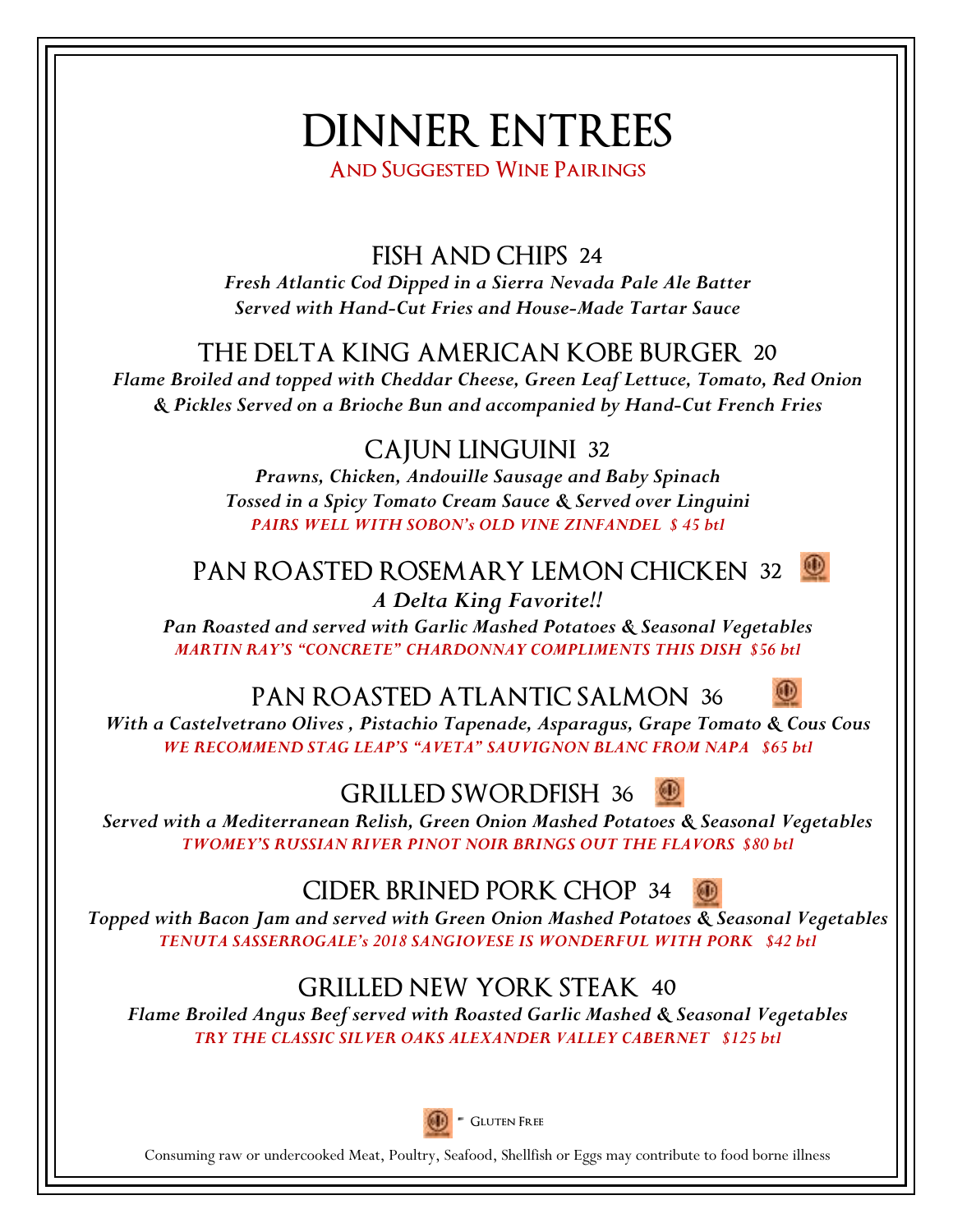# **FROM THE "CELLAR"**

*We consider our wine selections to be distinctive and unique, as we strive to provide some classics, some traditonal choices, some new up-&-coming varietals & some exceptional vintages. Our selections will change often based on volume and availability.* 

### **White & Sparkling Wines**

### **Sparkling & Champagne**

| MIONETTO PROSECCO, ITALY                                        |               | $$12(187 \text{ ML})$ |  |  |
|-----------------------------------------------------------------|---------------|-----------------------|--|--|
| <b>CHANDON, BRUT NAPA VALLEY</b>                                | \$14 (187 ML) |                       |  |  |
| SANTA MARGHERITA, BRUT PROSECCO, VALDOBBLADENE, ITALY           |               | \$24 (375 ML)         |  |  |
| TORASSELLA, N.V. PROSECCO ROSE, CONEGILANO VALDOBBLADENE, ITALY |               | \$42                  |  |  |
| CHANDON, N.V. BRUT, NAPA VALLEY                                 |               | \$54                  |  |  |
| J. VINEYARDS, N.V. CUVEE 20, RUSSIAN RIVERVALLEY                |               | \$72                  |  |  |
| VEUVE CLICQUOT, N.V. BRUT, REIMS, FRANCE                        |               | \$125                 |  |  |
| DOM PERIGNON, BRUT, CHAMPAGNE REGION, FRANCE                    |               | \$280                 |  |  |
| CHARDONNAY                                                      |               |                       |  |  |
| MICHAEL DAVID, N.V. "FREAKSHOW" CHARDONNAY, LODI                | \$12          | \$42                  |  |  |
| LAVA CAP, 2019 RESERVE CHARDONNAY, SIERRA FOOTHILLS             | \$14          | \$46                  |  |  |
| MARTIN RAY, 2020 "CONCRETE" CHARDONNAY, DUTTON RANCH, CA        |               | \$56                  |  |  |
| SONOMA CUTRER, 2019 CHARDONNAY, SONOMA COAST                    | \$16          | \$65                  |  |  |
| ROMBAUER, 2016 CHARDONNAY, CARNEROS                             |               | \$85                  |  |  |
| PINOT GRIGIO / PINOT GRIS                                       |               |                       |  |  |
| SANTA MARGHERITA, 2020 PINOT GRIGIO, VALDADIGE DOC, ITALY       | \$12          | \$42                  |  |  |
| BALLETTO, 2020 PINOT GRIS, RUSSIAN RIVER VALLEY                 | \$13          | \$45                  |  |  |
| Sauvignon Blanc & Riesling                                      |               |                       |  |  |
| PONGA, 2020 SAUVIGNON BLANC, MARLBOROUGH, NEW ZEALAND           | \$12          | \$42                  |  |  |
| NAPA CELLARS, 2020 SAUVIGNON BLANC, NAPA VALLEY                 | \$14          | \$52                  |  |  |
| CAKEBREAD, 2018 SAUVIGNON BLANC, NAPA VALLEY                    |               | \$58                  |  |  |
| STAG'S LEAP, 2017 "AVETA" SAUVIGNON BLANC, NAPA VALEY           |               | \$65                  |  |  |
| FIRESTONE, 2019 RIESLING, SANTA BARBARA                         | \$13          | \$46                  |  |  |
| Poet's Leap, 2017 riesling, columbia valley, washington         |               | \$48                  |  |  |
| SPECIALTY WHITE / ROSE                                          |               |                       |  |  |
| BANFI, 2020 RAINSTORM PINOT NOIR ROSE, WILLAMETTE VALLEY        | \$12          | \$42                  |  |  |
| CLAIBORNE & CHURCHILL, 2019 GEWURZTRAMINER, CENTRAL COAST       |               | \$45                  |  |  |
|                                                                 |               |                       |  |  |